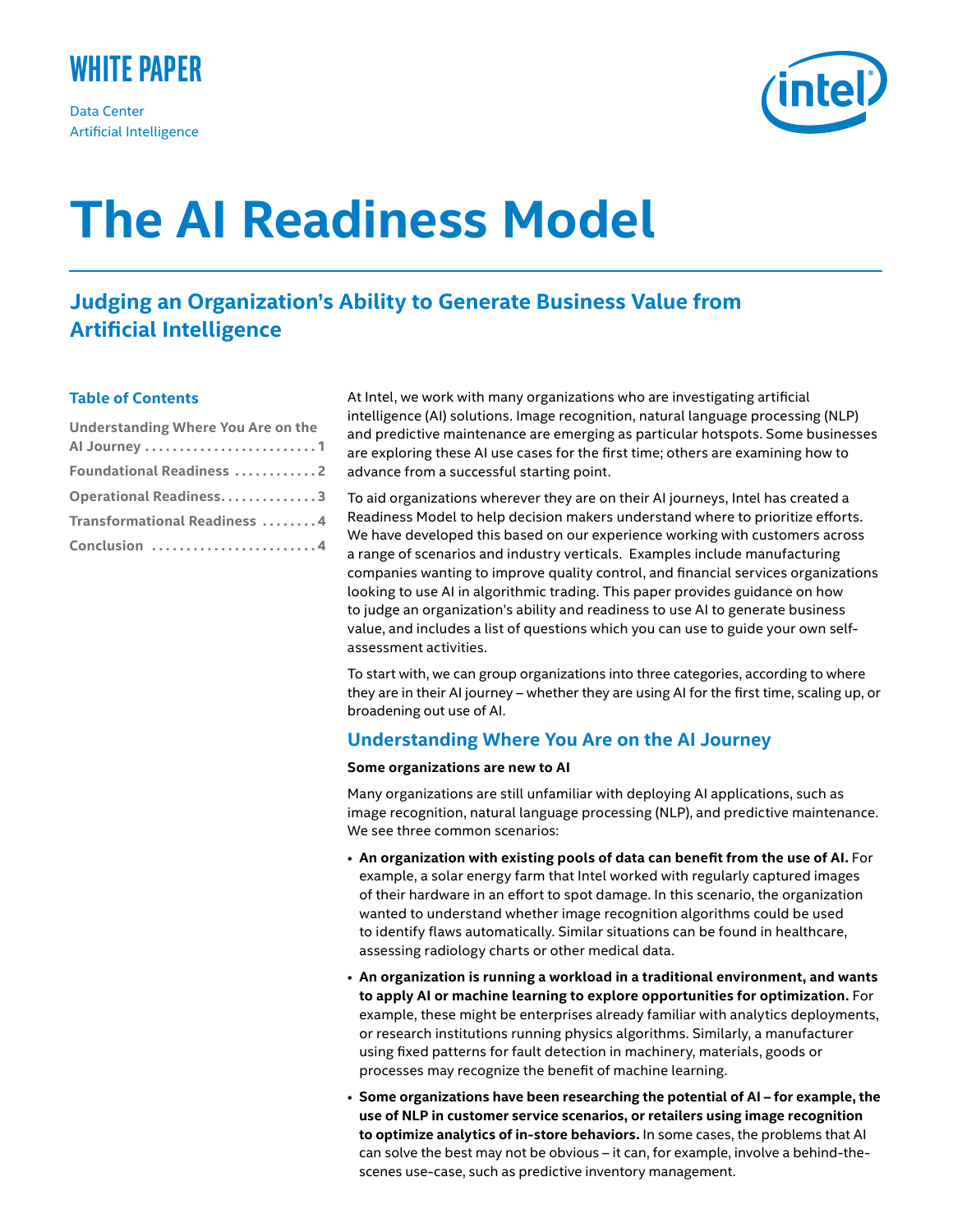For these organizations, it can be a challenge to map out the benefits of AI in advance and data is not always available or presented in such a way that is suitable for AI.

#### **Other organizations are ready to scale up AI**

These organizations have researched the possibilities for AI, have an idea of where they want to use it and have successfully implemented test models. They may fall into a number of scenarios:

- **An organization may have developed a proof of concept AI solution running on a workstation or a single device.**  The challenge is to migrate the solution to a data center environment so that it can be moved to production. One example would be enabling operations to work with predictive maintenance insights.
- **An organization has developed a 'home-grown' solution, and is now looking to use industry standard infrastructure and/or software.** Whether hardware, software or both, the challenge can come from migrating to an architecture which (in the shorter term) yields less optimal results.

While these organizations are more advanced in their AI journey, they can still lack the skills they need to 'scale up' their use of AI beyond a smaller number of engineers with a relatively simple hardware and software configuration. In addition, moving to a multi-node solution will need to address the fact that AI does not scale linearly. For example, whereas a single-node configuration can process hundreds of images per second, a move to 50 processors will not deliver 50 times the performance. Data sources may also bottleneck if required to be used 'at scale' versus one-off sampling.

#### **Others are broadly implementing AI**

A third category of organizations are using machine learning or AI to some extent, and are now looking to broaden their adoption across a wider range of use cases. We see the following scenarios:

- **An organization may be using AI successfully in a line of business, and is now looking to expand.** For example, a company might be using image recognition in manufacturing for quality control, and now wants to deploy NLP in call centers.
- **An organization is successfully using AI to learn from and interpret data, and now wants to extend into inferencebased maintenance and updates to models.** They may also want to use outcomes of AI to drive automation, for example, using inventory data to drive spare-part inventory management, planning and acquisition. From an infrastructure point of view, the same organization might also be looking to improve power efficiency or performance and reduce total cost of ownership (TCO).

In these scenarios, challenges come from ensuring that the platform can fit more than one use case, and managing

resources as requirements and resource demands fluctuate between each case.

## **The Three Types of AI Readiness**

While organizations can be at various stages of their AI journeys, their progress to the next stage or to ongoing success is dependent on having the right elements in place across skills and resources, infrastructure and technology, processes and models.

We can also consider readiness in terms of the following areas:

- Foundational a prerequisite for AI is appropriate infrastructure and interfaces
- Operational suitable management and governance mechanisms are key to the sustainability of AI solutions
- Transformational the ability of an organization to maximize the value it gets from AI

Foundational readiness is the first step, but the success of AI hinges on operational readiness, and then how receptive the business is to AI – transformational readiness. This feeds new and updated requirements, which further drive the foundation for AI deployments.

## **Foundational Readiness**

A prerequisite for AI is appropriate infrastructure and interfaces. While this stands to reason, it is not always evident what the needs will be in advance of testing and evaluating potential scenarios. At the same time, skills and expertise may be in short supply. With these factors in mind, the following should be taken into account.

#### **Infrastructure platform**

Many organizations want to understand whether existing data center facilities will be suitable for AI workloads. While the answer may be yes for a proof of concept, some facilities may not suit the massively scalable processing required for machine learning and AI. Depending on the scenario, the data flow required by AI can severely tax your network bandwidth. Some AI solutions can be scheduled at off hours to maximize throughput. Meanwhile other, more time-critical scenarios may impose a greater burden on the network, for example if the data was linked into a predictive maintenance capability.

For further information about platform requirements for AI, across processing, storage and networking, see our paper on [creating a proof of concept.](https://www.intel.com/content/www/us/en/analytics/artificial-intelligence/ai-proof-of-concept-for-enterprise-applications.html) 

#### **Cloud resources**

Consider cloud-based services as a basis for AI, particularly in areas such as image and natural language processing. The cloud offers the advantage of low-entry-point, pay-per-use services, making it an excellent choice for training and testing. As organizations look to scale up use of AI, they will need to check if their cloud-based resources are still suitable. Cloud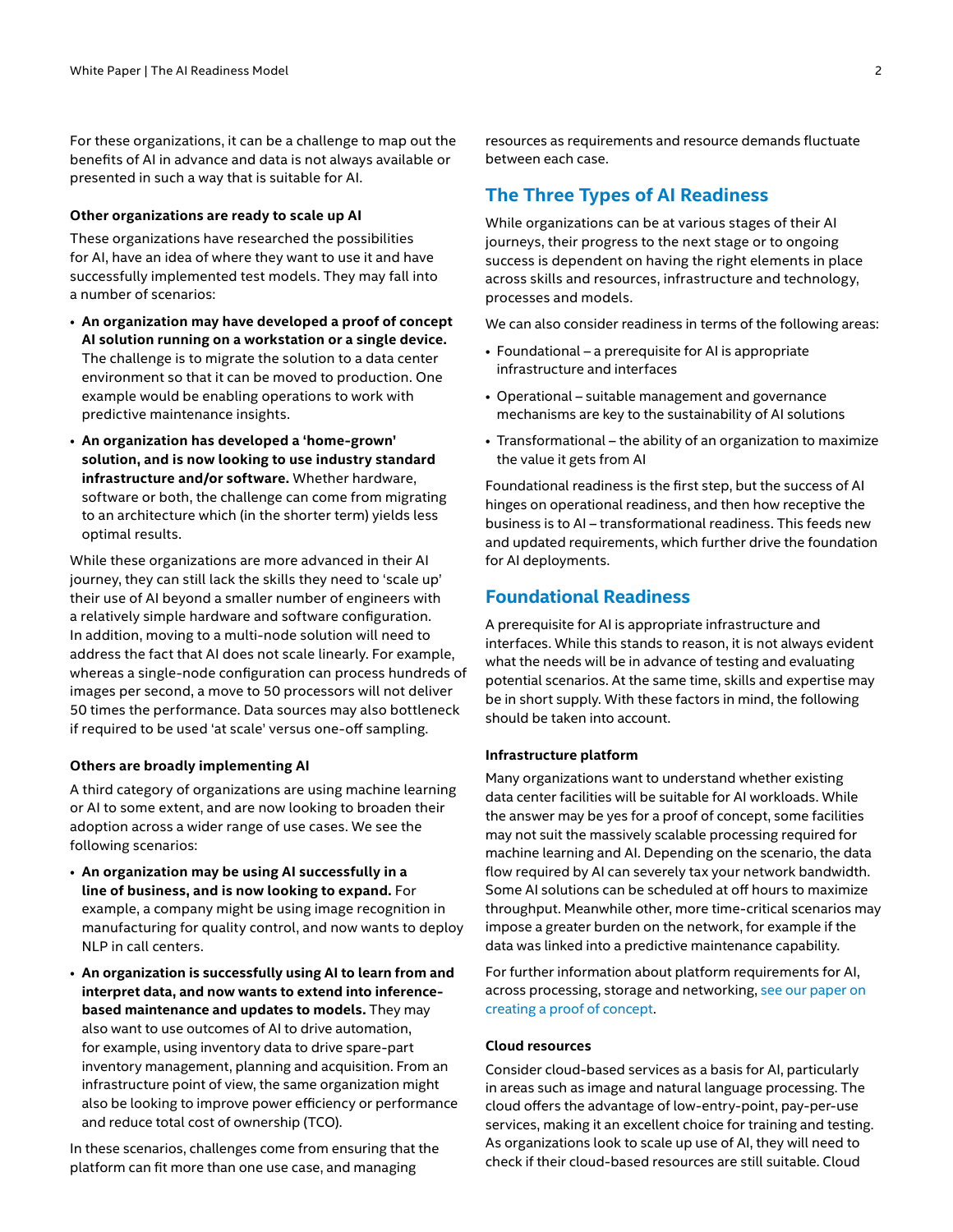service providers may have graded pricing and service level agreements, perhaps defined by the underlying compute infrastructure running the workload. Decision makers will need to strike the optimum balance between performance and cost – possibly on a workload by workload basis.

#### **Data sources**

Critical data sources need to be available and accessible. Decision makers and engineers will require an assurance that data is available in the right quantity and quality for deep learning algorithms, whether it is internally or externally sourced: in the latter case, this may need contractual arrangements to be agreed with third parties.

#### **Software packages**

A wide variety of inference, machine learning and AI software packages are available today, each with benefits and constraints. Open source packages such as, TensorFlow\* and BigDL sit alongside commercial solutions such as the [Intel® Saffron™ software](https://saffrontech.com/) and cloud-based services. Each of these needs to integrate with tools for data management, visualization and so on: each use case will require a software architecture that selects the best tools for the job in hand, potentially taking into account downstream systems, customization, optimization and other modifications.

#### **Operational Readiness**

Suitable management and governance mechanisms are key to the sustainability of AI solutions. IT decision makers can examine several areas to ensure their AI deployments will be operationally ready. We recommend a review of the following.

#### **Agile delivery**

Best practice models such as DevOps and other agile methodologies can significantly help organizations at any stage of their AI journey – in earlier stages, continuous development and delivery responds to quickly changing requirements, unclear outcomes and the need for repeated review, evaluation and testing. And for more advanced use, continuous improvement can drive changes in both data sources and models.

#### **Operational management**

The 'Ops' side of DevOps also needs to incorporate criteria around effective service delivery (across the platform selected as a foundation for AI), as well as effective management of all data sources, both internal and external. Additionally, criteria should exist around measuring the business effectiveness of AI – for example, are the generated insights or automation delivering the expected business value?

#### **Skills and expertise**

Lack of skills is a frequent challenge for organizations in the earlier stages of the AI journey. At the outset, you may need to bring in skills from outside, in particular solution

## **AI software optimizations for Intel® Xeon® processors**

To allow data scientists and developers to work with their preferred framework, Intel has optimized a number of deep learning libraries for many of the most popular AI frameworks including, TensorFlow\*, Theano\*, and MXNet\*.

Operating underneath these frameworks, the [Intel®](https://software.intel.com/en-us/mkl)  [Math Kernel Library for Deep Neural Networks](https://software.intel.com/en-us/mkl) (Intel® MKL-DNN) is a new accelerator with specific math for deep learning, optimized on top of x86 with Intel® Advanced Vector Extensions 2 (Intel® AVX-2) and Intel® Advanced Vector Extensions 512 (Intel® AVX-512) instructions. As an open source project, it will continue to track new and emerging trends in all major frameworks.

Alternatively, [BigDL is an open-source distributed](https://software.intel.com/en-us/articles/bigdl-distributed-deep-learning-on-apache-spark)  [deep learning library](https://software.intel.com/en-us/articles/bigdl-distributed-deep-learning-on-apache-spark) for Spark\* that can run directly on top of existing Spark or Apache Hadoop\* clusters. Developed by Intel, it allows for loading of pre-trained Torch\* models into the Spark framework, and can efficiently scale out to perform data analytics at big data scale.

Learn more about both of these solutions in our infographic [The Anatomy of an AI Proof of Concept](https://www.intel.com/content/www/us/en/analytics/artificial-intelligence/ai-proof-of-concept-infographic.html).

architects who can tune proof-of-concept solutions; however, it is beneficial to build up in-house skills across both IT and lines of business. Proceeding beyond proof of concept without in-house skills adds unnecessary risk to an AI project, particularly in the review and evaluation stages.

#### **Cybersecurity**

Given how the relationship between AI and automation can minimize human intervention and therefore oversight, cybersecurity of data, infrastructure and algorithms should be seen as a high priority. Potential security risks come from the corruption of input data into the AI, tampering with the models, or unauthorized access to the resulting insights.

#### **Governance, compliance and risk**

The relationship between AI and governance is complex and many-faceted. In earlier stages of an organization's journey, governance questions will not be any different to other data-centric IT projects – can the project deliver, is customer privacy protected and so on. As its use is extended, AI brings additional ramifications: for example, in predictive planning and maintenance, how much human involvement is required in spares purchasing (if any)?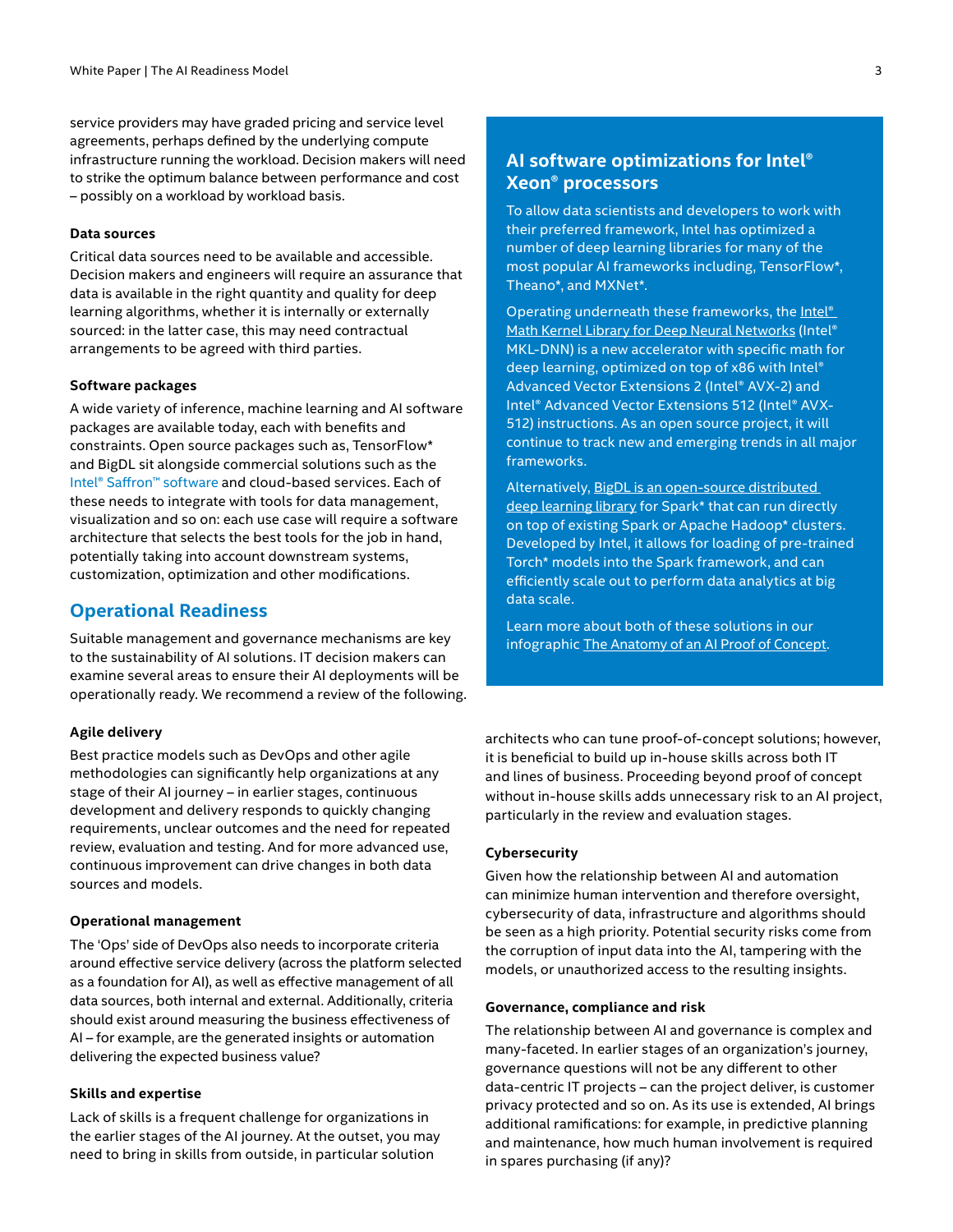## **From data to insight to innovation to revenue: Intel® Xeon® Scalable processors**

Intel® Xeon® processors are the heart of the data center, running the majority of the most critical and most innovative workloads. While existing Intel® architecture in your data center will allow you to get started with machine learning and deep learning, the new Intel® Xeon[® Scalable processors](https://www.intel.co.uk/content/www/uk/en/processors/xeon/scalable/xeon-scalable-platform.html) offer the most agile Intel platform for AI, capable of taking your AI to the next level. In terms of the compute capability required for deep learning training and inference, the Intel Xeon Scalable processor delivers up to 2.2x performance compared to the previous generation for deep learning training and inference performance. And, benefitting from additional software optimizations – for example, TensorFlow\*, Theano\* and Torch\* – can achieve up to 113x performance compared to non-optimized three-year-old servers for deep learning, providing a solid foundational architecture for AI workloads<sup>1</sup>. Six memory channels compared to previous generations' four makes for significantly increased memory bandwidth and capacity for memoryintensive workloads.

## **Transformational Readiness**

The third (and possibly most important) area of readiness is whether an organization can maximize the value it gets from AI. Whether AI is being used for pattern recognition, insight generation or process automation, it will generally have one of the following impacts:

- Support better decision making, at senior or line management level
- Automate a part of a business process, or drive an automated response

In either case, AI can have a major impact on the day-to-day running of the business – which means that the business needs to be able to embrace resulting changes.

#### **Strategic leadership**

It is not essential that the organization's board sees digital technologies in general, and AI in particular, as a driver for business growth. However, it certainly helps if the right mindsets exist, to drive delivery from the very top of the organization. If AI is seen as a source of strategic advantage, priorities and budgets will be set accordingly.

#### **Business opportunity**

In the same vein, AI's chances of success can be improved if it unlocks new opportunities for business growth, new ways to engage with customers or new types of operational process. If this is the case, the organization should be looking to structure itself in order to leverage the AI-driven business opportunities that may exist. It is important to be clear on how existing and desired operating models can integrate the results and benefits of AI, through automation or augmentation.

#### **Clarity of business case**

A precursor to any business change is to have a clear picture of the benefits that change will bring. In Intel's experience, organizations earlier on in their AI journey have more focus on TCO: whether AI delivers the expected results (and saves money through automation) at an acceptable cost. More developed projects are looking to increase AI performance, and the most advanced are looking to see ROI in business terms, for example the amount of time that is released to perform other tasks. The business case should present clear, costed criteria for what constitutes success.

#### **Business acceptance**

The solution should be adapted to business needs right through to the daily activities of front-line staff, and the people impacted. Achieving acceptance may not always be straightforward, particularly if job roles and responsibilities change as a result of implementing AI.

## **Conclusion: Start Planning Now for AI Success**

Whether your organization is at the beginning of its AI journey, or has already made some progress, you can ask yourself a number of questions to assess where you are and increase your readiness as a result. Some suggested questions that may assist your planning are below:

#### **Using AI for the first time**

- Is the scenario, use case or problem to be solved with AI clearly defined?
- Are priorities set around where AI will deliver the most business value?
- Is the planned infrastructure architecture clear and appropriate?
- Are all necessary data sources clearly understood and accessible?
- Can your chosen software packages deliver the AI solution end-to-end?
- Are sufficient skills and resources available (either in-house or externally)?
- Have expectations been set around training and learning times?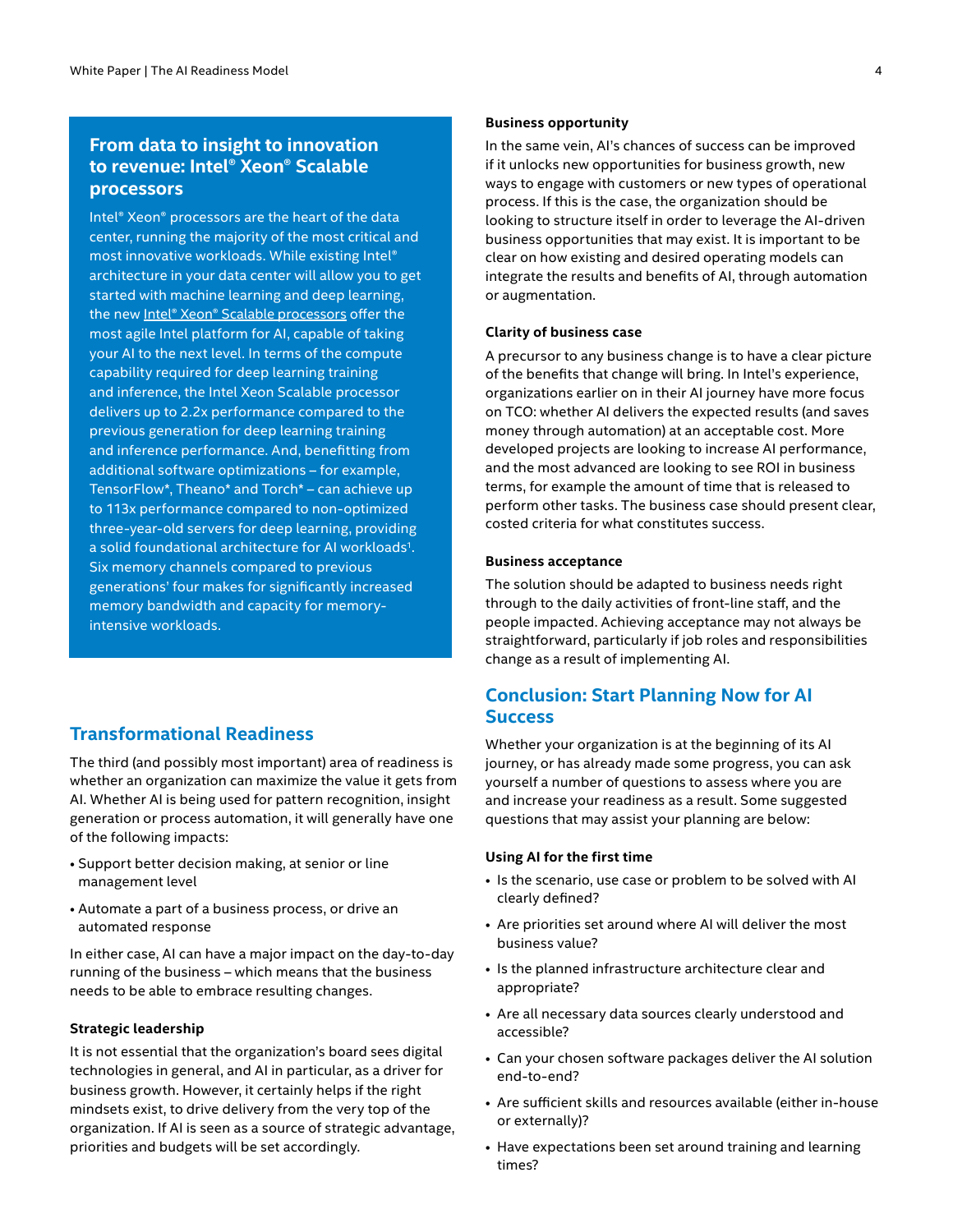## **Making the most of your existing Intel® Xeon® processor-based infrastructure**

Leveraging your existing data center infrastructure is an ideal opportunity to prove the value of AI to your business from a flexible, general purpose foundation.

Intel® Xeon® processors use a consistent infrastructure and programming model for existing analytics pipelines and support the large memory requirements of AI models. The previously mentioned software optimizations mean Intel Xeon processorbased infrastructure can continue to support an organization's AI journey from experimentation to proof-of-concept to production, depending on the workload.

Learn more about both of these solutions in our infographic [The Anatomy of an AI Proof of Concept.](https://www.intel.com/content/www/us/en/analytics/artificial-intelligence/ai-proof-of-concept-infographic.html)

• Is the TCO of the end-to-end solution clear and signed off?

#### **Scaling up use of AI**

- Can the planned solution scale beyond initial testing and evaluation?
- Is a clearly defined business case confirmed with a business unit?
- Is sufficient direct resourcing available, with time allocated and reserved?
- Is network bandwidth sufficient to ensure timely data delivery at scale?
- Are operational management processes in place which cover AI delivery?
- Does the architecture align with industry standards and best practices?
- Has a cybersecurity risk assessment been undertaken and acted upon?
- Have realistic deployment plans been set and communicated?

#### **Broadening out use of AI**

- Is a team in place to oversee AI-based continuous improvement?
- Are the broader AI opportunities for the organization researched and clear?
- Are AI solutions developed and deployed following agile best practice?
- Are measures in place to monitor business effectiveness of AI solutions?
- Is the architecture for AI provided as a platform, rather than as one-off solutions?
- Are lines of business fully engaged in how AI will affect their processes?
- Are the governance needs of the AI solution clearly understood?
- Is AI seen as a central pillar of an IT-enabled business strategy?

By addressing these questions, you will increase the probability of success – and will increase the acceptability of AI-based solutions in your organization. Getting everything right from the start is not a realistic expectation: rather, you should be looking to build skills and expertise as you discover the benefits of AI.

Most important is to have a clear grasp of the problem you are looking to solve. Establish a problem statement, then work to make the solution a reality. Whether it is automating processes or delivering insight, the ultimate goal of AI is to give yourself, and your organization, freedom to innovate and grow.

## **Learn More**

To read more about the Intel AI portfolio and how it can support your journey to AI, visit: [ai.intel.com](https://ai.intel.com/)

Intel's performance-optimized machine and deep learning libraries and frameworks are available here: <https://software.intel.com/en-us/ai-academy>